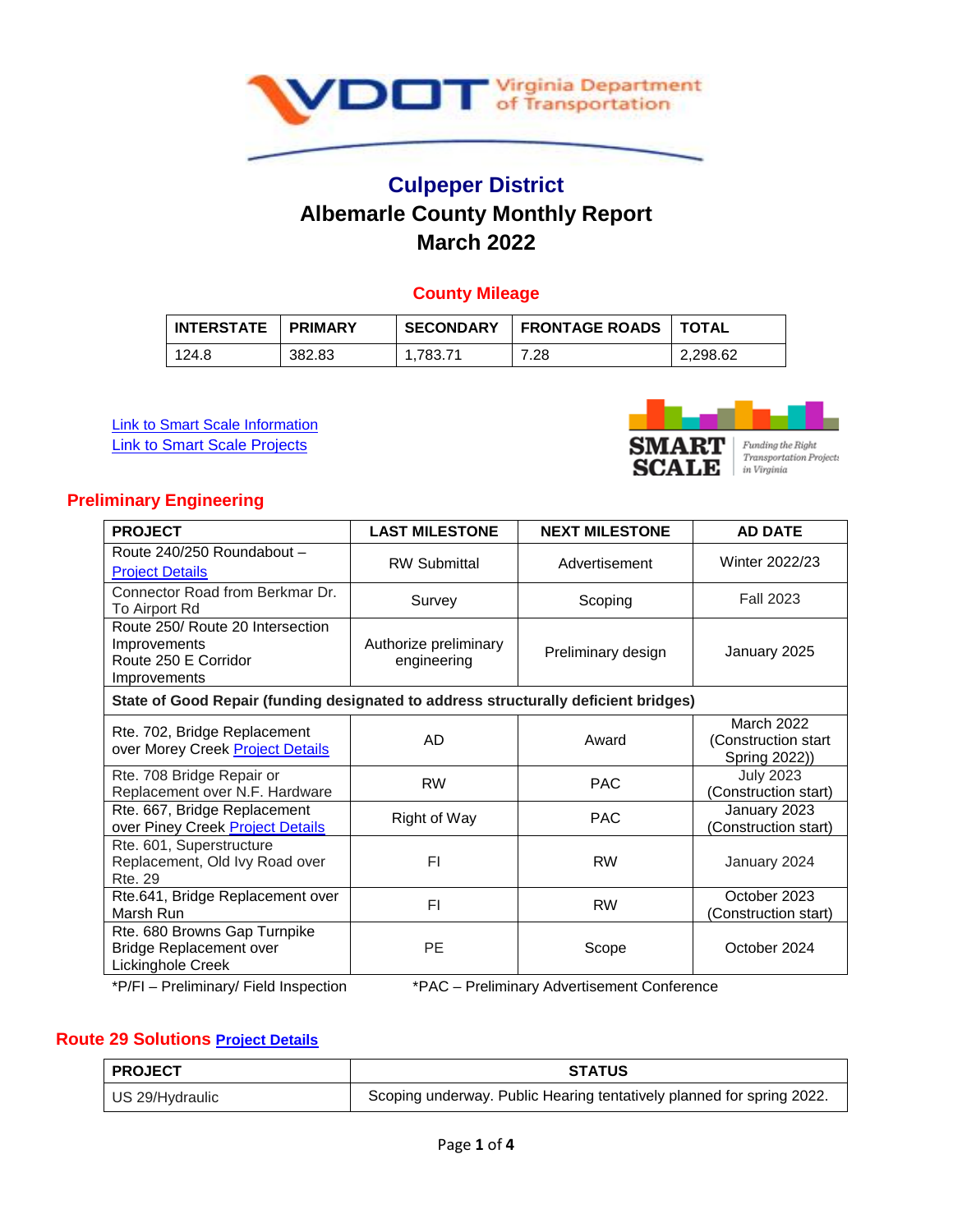# **Albemarle County Design-Build [Project Details](http://www.virginiadot.org/projects/culpeper/albdesignbuild.asp)**

| <b>PROJECT</b>                             | <b>STATUS</b>                                    |  |  |
|--------------------------------------------|--------------------------------------------------|--|--|
| Exit 124 (Interstate 64) Diverging Diamond | Construction started - January 2021              |  |  |
| Interchange                                | Construction completion - Spring 2023            |  |  |
| Rte.151/250 Roundabout                     | Construction approval and start - September 2021 |  |  |
| Rte. 20/649 Roundabout                     | Construction start - July 2021                   |  |  |

# **Design-Build #2**

| <b>PROJECT</b>                                        | <b>STATUS</b>                                                                            |  |  |  |
|-------------------------------------------------------|------------------------------------------------------------------------------------------|--|--|--|
| John Warner Parkway/ Rio Road Roundabout              |                                                                                          |  |  |  |
| Route 53/ Route 20 Roundabout                         | Preparing for Scoping                                                                    |  |  |  |
| 5 <sup>th</sup> Street/ Old Lynchburg Road Roundabout |                                                                                          |  |  |  |
|                                                       |                                                                                          |  |  |  |
| Route 29 and Fontaine Avenue Interchange              | Design engineering expected to begin late 2023, with<br>advertisement expected late 2024 |  |  |  |

### **Rural Rustics**

| <b>ROUTE</b>                   | <b>FUNDING YEAR</b> | <b>STATUS</b>                                           |
|--------------------------------|---------------------|---------------------------------------------------------|
| Route 784 Burnt Mill Road      | FY21                | Scoping and Environmental Clearance process to<br>start |
| Route 612 Hammocks Gap Road    | <b>FY22</b>         | Scoping and Environmental Clearance process to<br>start |
| Route 720 Harris Creek Road    | <b>FY22</b>         | Scoping and Environmental Clearance process to<br>start |
| Route 760 Red Hill School Road | FY23                | Scoping and Environmental Clearance process to<br>start |
| Route 633 Cove Garden Road     | FY23                | Scoping and Environmental Clearance process to<br>start |

### **Construction Activities**

#### **Bridge Projects**

- Concrete overlays and deck repairs on I64 EBL and WBL at Mechunk Creek and BB RR and Rte. 614 over Mechums River advertised for a Spring 2022 start.
- **Route 240 Bridge Rehabilitation over Lickinghole Creek –** Traffic has been reduced to one lane controlled by a temporary signal between Route 691 (Tabor Street) and Route 1231 (Davis Drive). Estimated completion July 14, 2022.
- **Rte. 706 Dudley Mountain Road – Superstructure Replacement –** Road will be closed during construction. Start date will be early 2022. Bridge is currently posted for 10 tons.

#### **Road Projects**

- **County Safety Improvement and Operations** 
	- o Incidental Concrete Repairs Completed<br>■ Westfield Road sidewalk repair
		- Westfield Road sidewalk repair
		- **Harrison Street sidewalk repair**
		- **St. George Ave Work to begin Monday 3/7**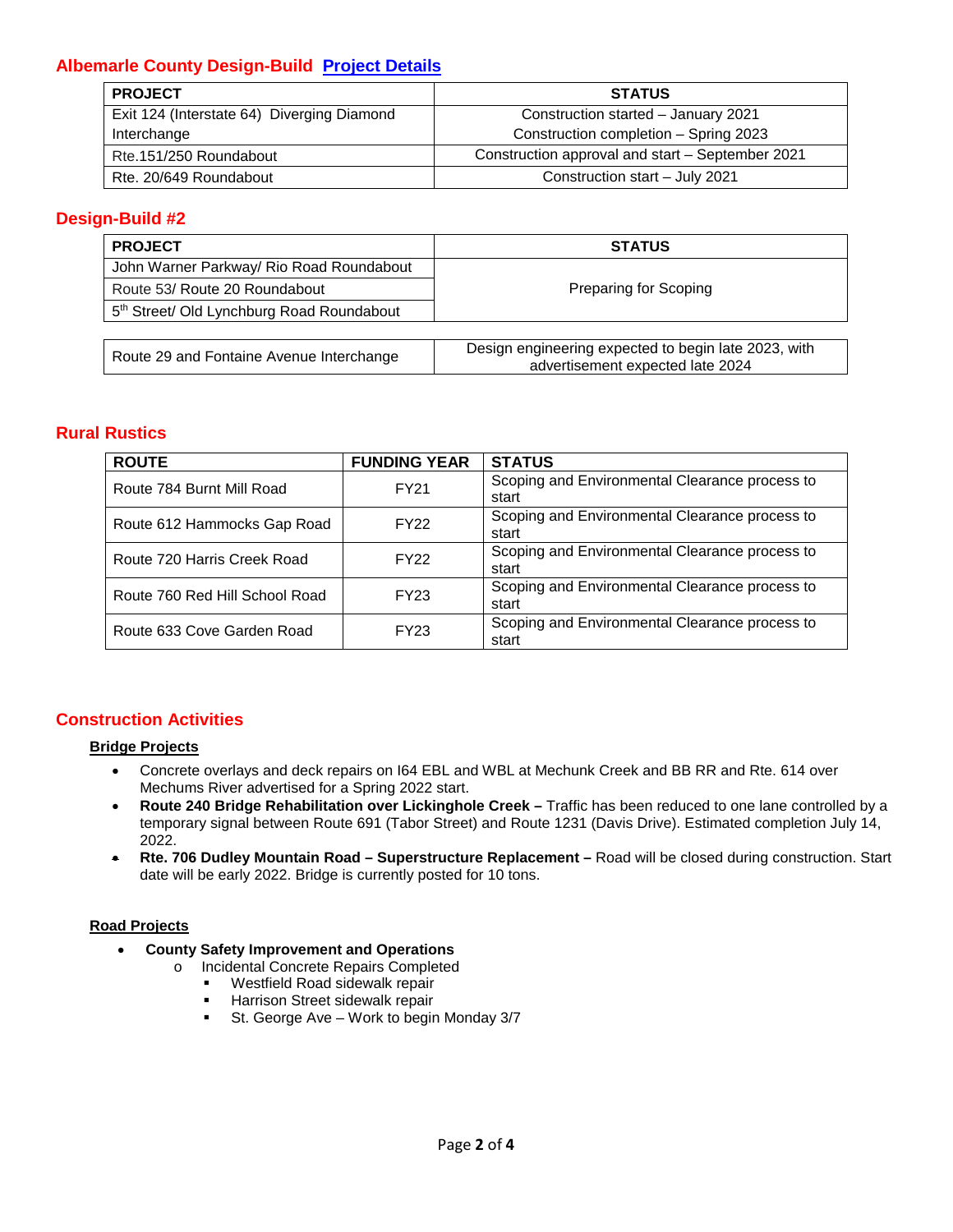# **Traffic Engineering**

• **[FHWA Stop Sign Guidance \(link\)](https://safety.fhwa.dot.gov/intersection/other_topics/fhwasa10005/docs/brief_4.pdf)** Note: Stop signs should not be used to control vehicle speeds, requires engineering study and must meet MUTCD warrants.

#### **Completed studies:**

| Route              | Type                       | <b>Recommendation</b>                                                                                       |
|--------------------|----------------------------|-------------------------------------------------------------------------------------------------------------|
| 643 Rio Mills Road | Speed Study                | Data determined 30 mph speed, pending field review<br>for sign location.                                    |
| 673 Slam Gate Road | <b>Safety Review</b>       | In progress, speed data has been collected. Will be<br>posting speed limit at 35 mph.                       |
| 240/810            | Scenic Byway Designation   | Pending Installation. Will be installing entering/leaving<br>byway signage and byway signage every 5 miles. |
| 702 Reservoir Road | <b>Rural Rustic Review</b> | Pending installation, to be posted at 25mph.                                                                |

#### **Studies under review:**

| Route                                         | <b>Type</b>                                | <b>Comments</b>                                                                                                                                                                                                                                                  |
|-----------------------------------------------|--------------------------------------------|------------------------------------------------------------------------------------------------------------------------------------------------------------------------------------------------------------------------------------------------------------------|
| 676 Woodlands Road                            | Crash / Safety Review                      | In progress, Speed data collected. . Results indicate<br>no change in speed. Road is too narrow for centerline.<br>Edgeline rumble strips possible if community and<br>County supported. Trees removed at intersection with<br>Lawrence Road for sight distance. |
| 641 Burnley Station Rd                        | <b>Speed Study</b>                         | Pending Field Review                                                                                                                                                                                                                                             |
| 637 Dick Woods Road/635 Miller<br>School Road | No Parking Request                         | <b>Pending Field Review</b>                                                                                                                                                                                                                                      |
| 22/231 & 860 Klockner Road                    | <b>Truck Restriction Signage</b><br>Review | Pending Field Review                                                                                                                                                                                                                                             |
| 601 Old Ivy Road                              | Pedestrian Accommodations                  | <b>Under Review</b>                                                                                                                                                                                                                                              |

### **Resurfacing [Map link to VDOT's public website](http://vdot.maps.arcgis.com/apps/webappviewer/index.html?id=fbf86e85fdcb43e482432f41ddbb51c7)**

| <b>Schedule</b> | <b>Plant Mix</b> |                | <b>Surface Treatment</b> |               | <b>Latex Modified</b> |               | <b>Slurry</b> |               |
|-----------------|------------------|----------------|--------------------------|---------------|-----------------------|---------------|---------------|---------------|
|                 | <b>Miles</b>     | Cost/Estimate  | <b>Miles</b>             | Cost/Estimate | <b>Miles</b>          | Cost/Estimate | <b>Miles</b>  | Cost/Estimate |
| 2019            | 26.6             | \$5,456,481    | 18.55                    | \$299.708     |                       |               |               |               |
| 2020            | 22.89            | \$3,906,461    | 0.45                     | \$68,399      | 12.87                 | \$564,449     |               |               |
| 2021            | 17.25            | \$2,717,392.12 | 22.4                     | \$567,749.49  |                       |               |               |               |
| 2022            | 6.25             | \$1,444,833.16 | 21.05                    | \$506,893.08  |                       |               |               |               |

#### **Land Use**

- Brookhill Development (Route 29)
	- o Polo Grounds Improvement Phase 2 ongoing
	- o Polo Grounds Road Pedestrian Underpass agreement complete permit pending submission of approved plans.
- North Pointe (Route 29)
	- o Internal road network construction ongoing
- Rivanna Village Phase 2 (Route 250)
	- o Permit application for entrance permits issued
- Cascadia
	- o Phases 1-3 near completion awaiting inspection request.

#### **Maintenance Activities**

**VDOT Area Headquarters crews completed the regular maintenance activities during the past month. For specific route activities, please contact the Charlottesville Residency Office.**